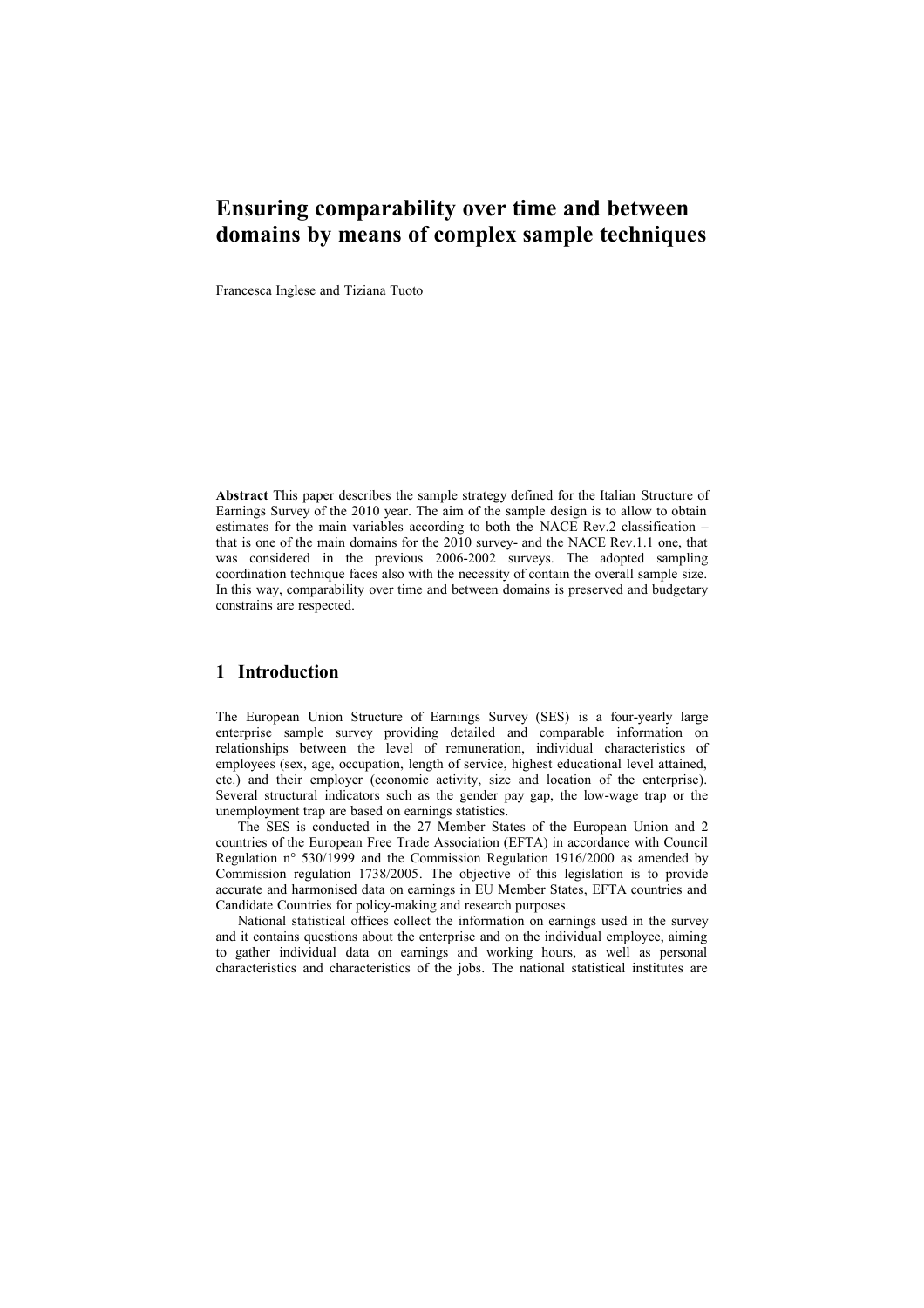responsible for selecting the sample, preparing the questionnaires, conducting the survey and forwarding the results to Eurostat in accordance with the common coding scheme. The data are centrally processed by Eurostat. The data become available approximately 2 years after the end of the reference period.

The statistics of the SES refer to enterprises with at least 10 employees in the areas of economic activity defined by sections C-K of NACE Rev.1.1 for 2002 and 2006. For the reference year 2010, the economic activity is coded using NACE Rev.2

Due to the relevance of the gathered information in particular in this crisis period, and the long time elapsed between subsequent surveys, a further desire for the 2010 Italian survey is to preserve the comparability with the estimates of the previous survey, mainly overcoming the change of the economic activity code. This paper describes the sample procedure adopted in order to gain this comparability over time and between domains. The proposed sample strategy preserves the estimation domains for the year 2010 and constrains the overall number of sampled enterprises, as well.

#### **2 The Sample Design**

The Italian SES is traditionally based on a two-stages sample design: primary units are the enterprises while the secondary ones are the employees. All enterprises with at least 250 employees are surely included in the sample. The choice of the two-stages design allows to contain the total number of enterprises involved in the survey.

Both primary and secondary units are stratified, in order to introduce a gain in efficiency. As in most of the economic surveys, the stratification variables are the sectors of economic activity, the size of the enterprise in terms of the number of employees and the NUTS5 classification. The sample allocation is optimised with respect the secondary units (the employees) in the strata defined for the primary units (the enterprises). This kind of stratification produces thousands of strata, as reported in section 3.

In order to ensure comparability between the old and the new NACE codes, it is practically impossible to stratify considering at the same time the two classifications, given that too much strata with too few enterprises would be obtained. So, the main idea is to apply two separate stratifications to the same universe of reference, considering at the first time the NACE Rev.2 – the classification of the current survey - and at the second time the NACE Rev.1.1 – the classification of the previous surveys. Note that all the two economic activity classifications were available on the reference enterprises register. The two stratifications maintain stable the other stratification variables (size in terms of employees and NUTS5).

For each stratum defined on the primary units, the sample size of the secondary units is assigned by means of an optimal procedure for multivariate allocation, based on the Bethel algorithm (Bethel, 1989). It is important to underline that the optimal allocation procedure has been applied two times, one for the NACE Rev.2 - based stratification and one for the NACE Rev.1.1. The optimization algorithm ensures that the expected sampling errors, for the estimates of the main parameters of interest on the planned domains, do not overcome prefixed levels. Moreover, a minimum sample size (al least 200 employees) will be allocated in each stratum.

The algorithm requires averages and standard errors of the main variables: the average worked hours and the hourly earnings have been considered as main variables of interest, while averages and standard errors have been calculated on the basis of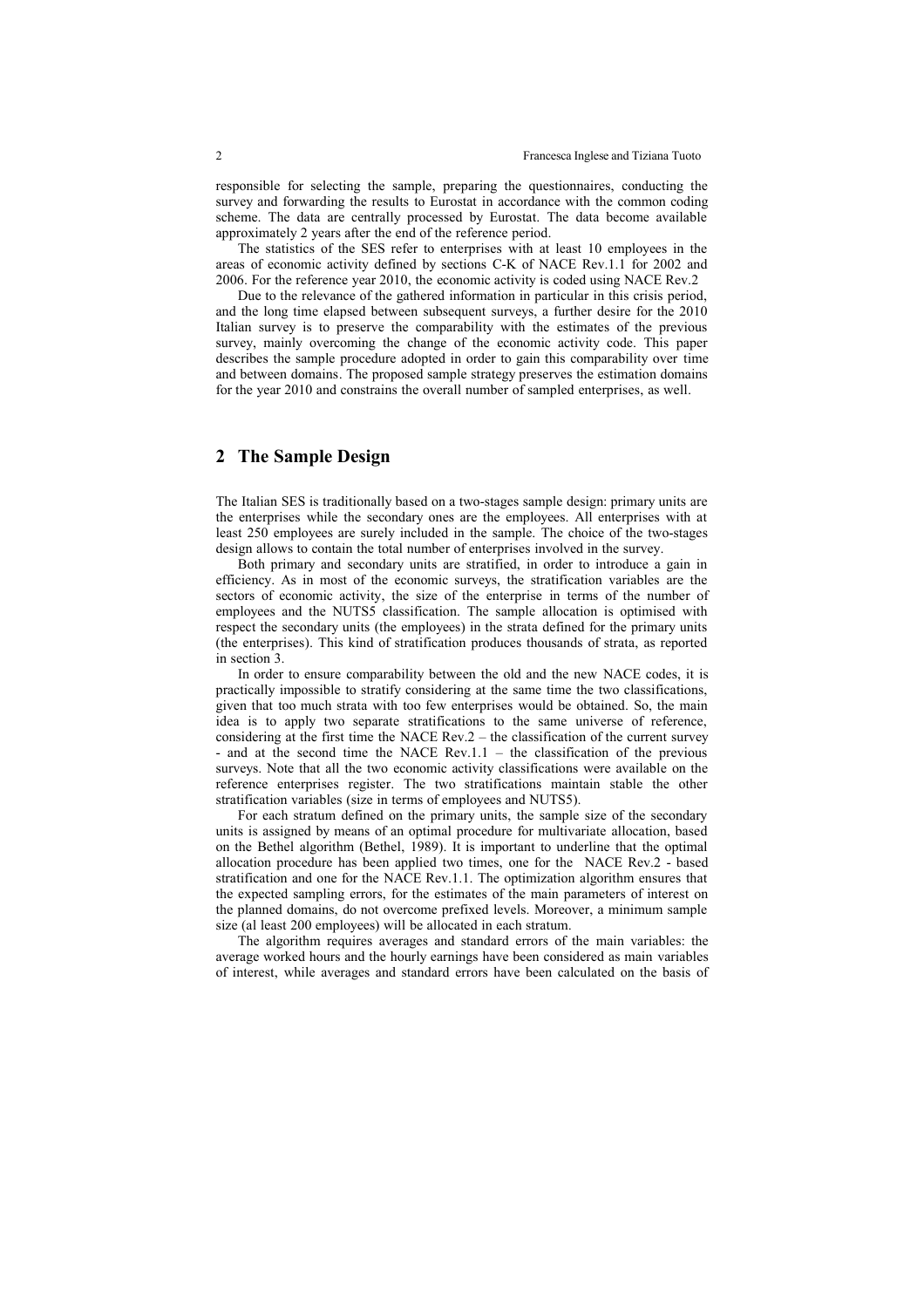previous survey data ( reference year 2006). For the standard errors estimates, approximated formulas have been used, the estimate of sample variability for *srs* (simple random sample) has been increased of both the cluster effect for the secondary units and a further effect taking into account the unequal selection probabilities (absence of the self-weighting condition, Kish 1992) . For the sample size of the enterprises with less than 249 employees, the non-response rates observed in the previous survey have been taken into account as well.

Once obtained the optimal sample size for the secondary units (the employees) both according to the NACE Rev.2 and NACE Rev.1.1 classifications, the resulting sample size of primary units (the enterprises) has been calculated according to the Eurostat recommendations and the previous surveys experiences, as showed in Table 1.

**Table 1:** *Fixed Number of employees to sample for size of enterprises in terms of employees*

| <b>Size in terms of Employees</b> | <b>Fixed Number of sample employees</b> |
|-----------------------------------|-----------------------------------------|
| From 10 to 19                     | all                                     |
| from 20 to 49                     | 20                                      |
| from $50$ to 99                   | 25                                      |
| from $100$ to $249$               | 35                                      |
| from $250$ to $499$               | 40                                      |
| from 500 to 999                   | 50                                      |
| from 1000 to 1999                 | 60                                      |
| from 2000 to 3999                 | 65                                      |
| from 4000 to 7499                 | 75                                      |
| from 7500 to 9999                 | 100                                     |
| 10000 and more                    | 200                                     |

### *2.1 The coordination phase*

Within each stratum, equal probability has been assigned to the enterprises, both for classification in NACE Rev.2 and NACE Rev.1.1; then the first business sample has been drawn without replacement according to stratification in NACE Rev.2.

Subsequently, through a sampling coordination procedure, a second business sample has been drawn according to stratification in NACE Rev.1.1.

The sampling coordination has been performed by means of permanent random number (PRN) technique, known as collocated sampling (Ohlsonn, 1995, pp.161- 162). The units (enterprises) in the stratum are ordered at random, giving unit *i* the rank  $L_i$ . Independent of this random ordering, a single random number  $\epsilon$  is selected from the uniform [0, 1] distribution. For each unit *i*, define

$$
R_i = \frac{L_i - \epsilon}{N}.
$$

The unit *i* is included in the sample if  $R_i \leq \pi$ <sub>i</sub> where  $\pi$ <sub>F</sub> is the inclusion probability of the unit *i* .